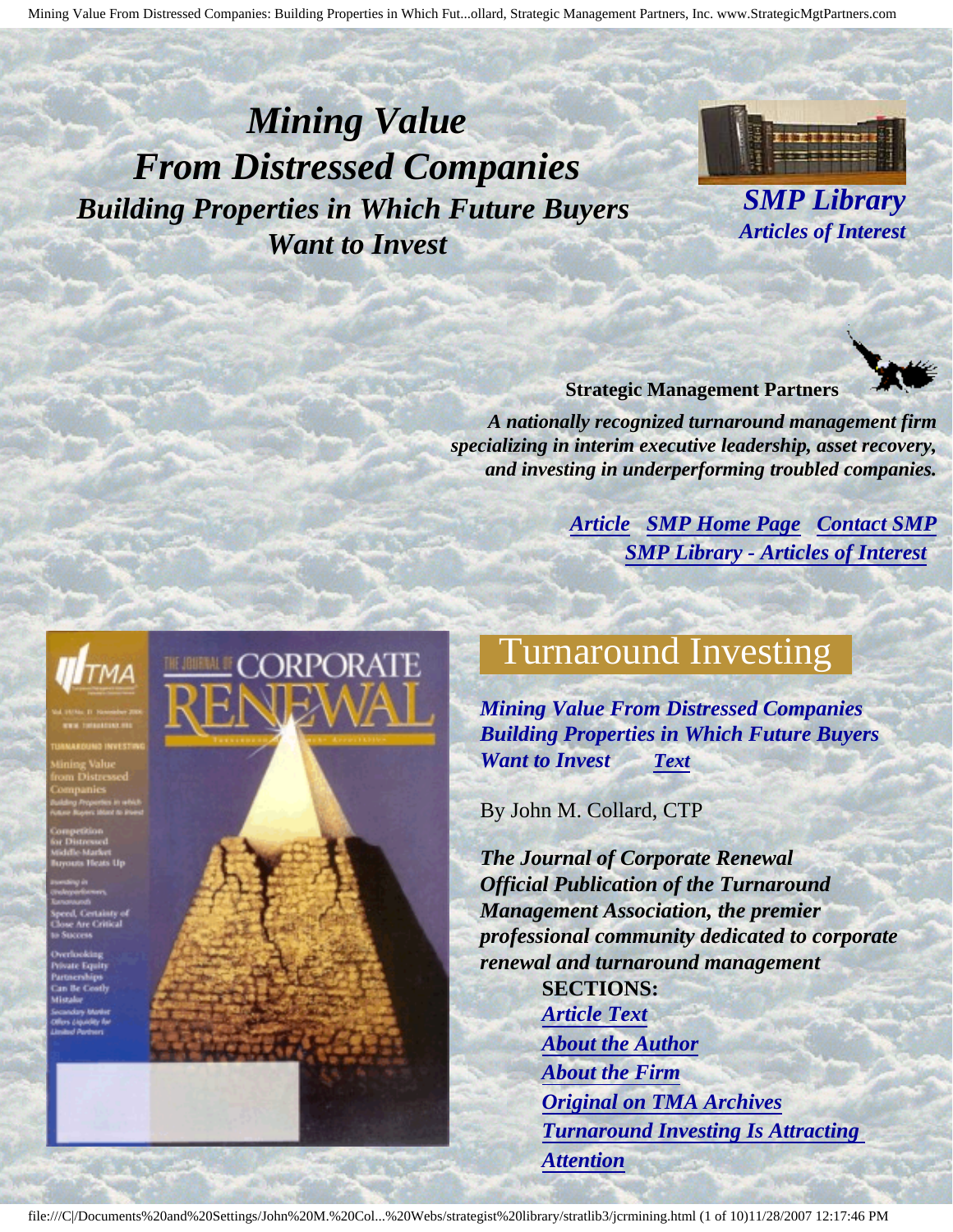*[PDF Version](http://members.aol.com/stratlib3/jcrmining.pdf)* 

*[Sections](#page-0-1) [Index](#page-0-2)*

#### <span id="page-1-0"></span>Turnaround Investing

### **Mining Value From Distressed Companies Building Properties in Which Future Buyers Want to Invest**

#### By John M. Collard

Investing in underperforming companies can be very profitable for those who know what to look for and how to execute, as many buyout firms are learning. To be successful, a distressed investor must ascertain that a company can be turned around, buy it at the right price, know how to fix the problems, avoid spending money on past sins, and sell at increased value. While this is simply stated, it is tricky to implement.

This niche market allows investors to capitalize on once-positive results that have become stalled. Distress investors should seek enterprises that have critical capital shortages but future potential. They should acquire companies that can provide quality products at competitive prices but that are severely undervalued because of ineffective management and/or lack of market direction and unacceptable penetration.

Savvy investors can take advantage of distressed-level asset pricing by investing  $\phi$  (cents) on the \$ (dollar) in exchange for large returns at the end of the process. An infusion of capital put into the hands of a leader with a sound strategy and a return-on-equity goal in mind can be a powerful motivator.

A distressed investor should build an enterprise with the sole purpose of selling it at maximum value. Therefore, the investor should concentrate on exit strategies from the start. The key to achieving returns from investing in underperformers is to build properties that future buyers will want to purchase. An investor should build going concern value to yield peak results and should provide what future buyers look for:

- Consistency that creates value.
- A high probability of future cash flows.
- A marketing-oriented management team.
- A track record demonstrating the ability to sell and compete; develop, produce and distribute products; and thrive and grow.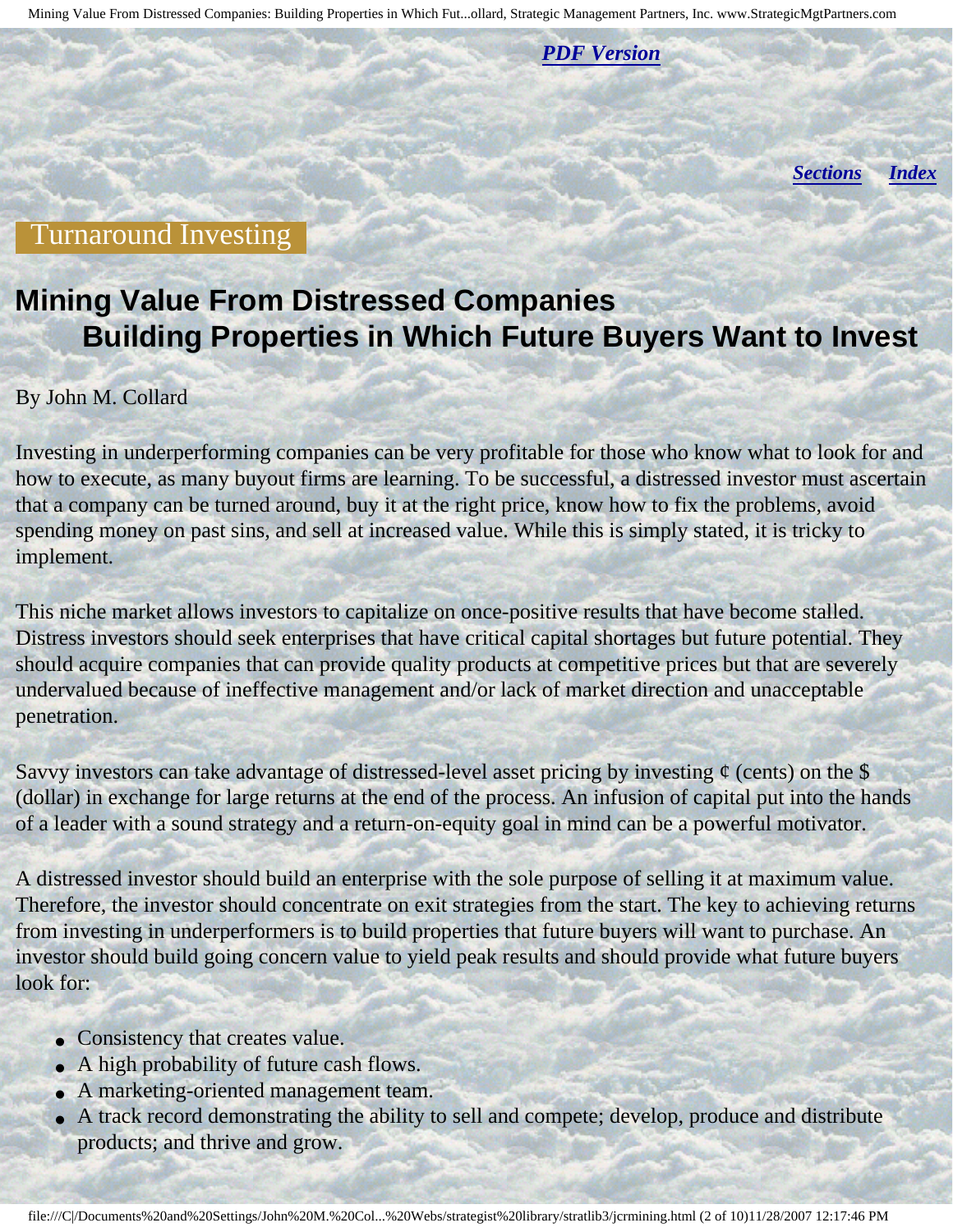• Realistic return potential from their fair entry valuation.

Great value is realized from rebuilding an entity and setting it on a path toward long-term growth. This also is the time to exit. Many buyers will accept lower return rates in exchange for a company that shows stable growth, but they shy away from underperformers until they have been fixed.

Whether one invests in a new entity or in a portfolio property in decline, the recovery cycle is much the same. Because of mismanagement, a company slides into trouble. A distressed investor assesses viability and puts capital into the company. After turning around the company, the investor ultimately sells the property.

|                     | <b>Figure 1: Asset Recovery Cycle</b> |                   |                                 |
|---------------------|---------------------------------------|-------------------|---------------------------------|
|                     |                                       |                   | Sale &<br><b>Asset Recovery</b> |
| Mismanagement Slide |                                       | Corporate Renewal |                                 |
|                     |                                       |                   |                                 |
|                     | Viability & Investment                |                   |                                 |

All troubled entities reach a distressed state through a progression of mismanagement - from officers to board members to investors. When the entity is at a precipice, there is opportunity. The present owners, lenders, and other stakeholders have little choice but to bargain, and deals can be made. Potential investors should be cautious, of course, but many wait too long, allowing the value to deteriorate completely. Another scenario to avoid is investing in insolvent companies that cannot be fixed. As surprising as it may be, many investors do just that.

Determining turnaround viability requires truly understanding what has caused the breakdown within the company, which usually can be traced to two or three issues. Investors shouldn't focus on mere symptoms of distress but should dig down to uncover underlying problems. One should never seek advice about problems from current senior management. After all, if these executives knew what was wrong with the company, they should have fixed the problems earlier.

Distressed investors must make certain that they have solutions that no one else has used to address a company's underlying problems. Perhaps an investor can bring new non-cash resources or applications to influence the revitalization. Although an investor should take advantage of mispriced material inputs, labor, assets or capacity, and intellectual property, the answer is never to just add cash. New leadership is always required to implement lasting change.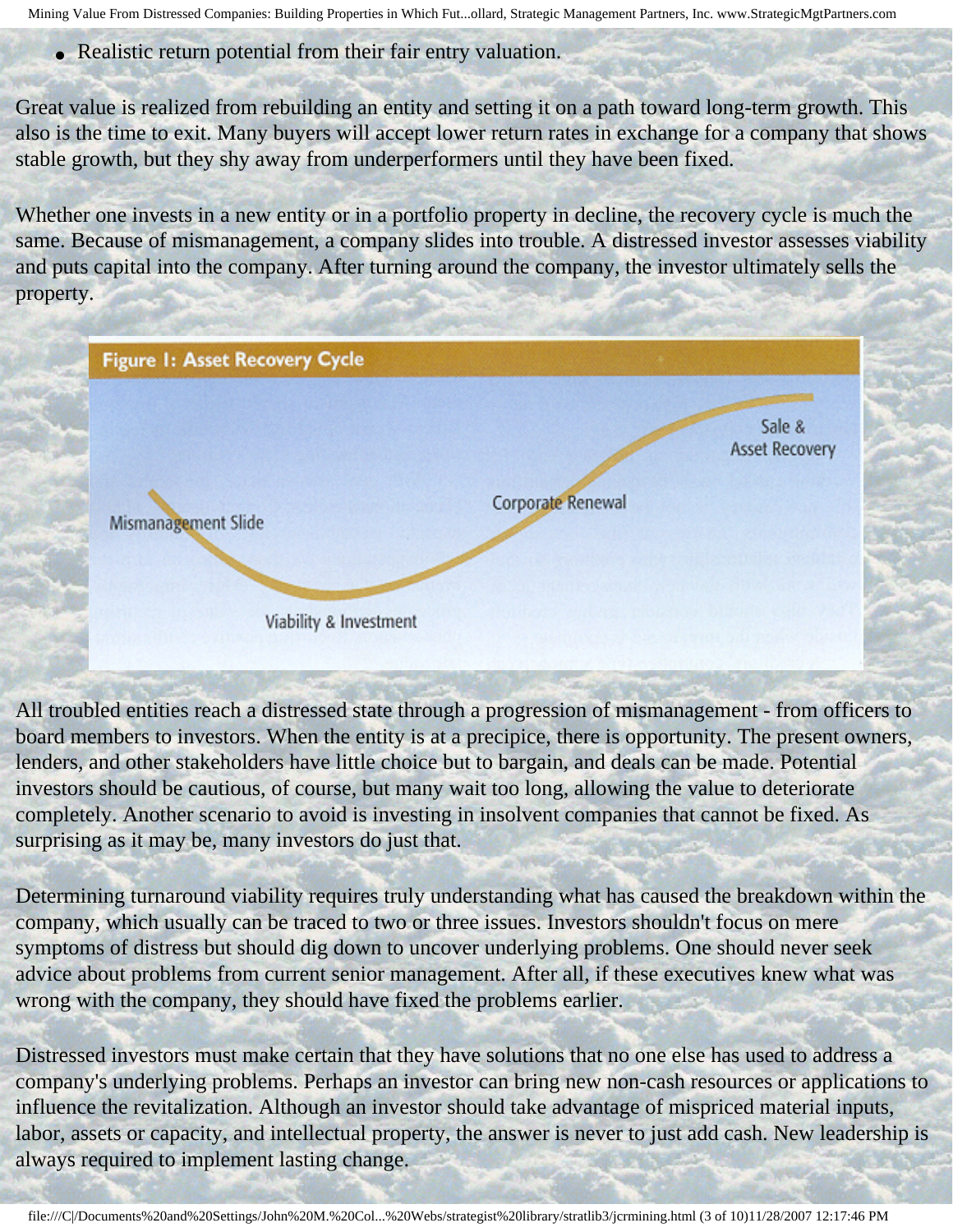Before investing, one should negotiate acceptable terms that allow for substantial upside when the work is done. If there are no solutions to a company's problems, creditors won't cooperate, or the price is unrealistic, a potential buyer should go on to the next deal. Finding good turnaround opportunities is fundamental to success.

#### **Recovery Process**

Before an entity can be sold, it first must be turned around successfully. This should never be left to chance. A distressed investor always should take active control of the entity. Investing passively and allowing prior management to oversee the process may result in the investment being lost. Passive positions are only acceptable as part of an investor pool led by an active participant.

Many equity investors apply strictly financial considerations to underperformers in their own portfolios. These same financial investors then compound their problems when they take control of a company to determine whether it is salvageable or is a candidate for sale or liquidation. When, as often occurs, the company is sold, these investors are left to write-off their investments.

Inherent in such a scenario is a fundamental problem - purely financial considerations are not enough to save a company when an operational or revenue-driven turnaround is required. Many investors have run financial or investing institutions in the past. Yet, few have run other types of companies as well, and most are ill equipped to do so. This creates opportunities for investors who possess the skill sets necessary to run companies.

Substantial value is derived from investors who also have senior operating leadership experience. They can determine whether one strategy or another can affect the revitalization, and why others didn't work in the past. Many private equity firms and hedge funds are adding operating executive talent to their ranks to compliment the skills of their managing partners.

When a distressed investor takes over an underperforming entity, it is time for existing management to get out of the way. Because these executives guided the company during this mismanagement slide, why allow them to complicate the situation any further?

Corporate renewal is a process. It involves using a transferable set of skills to revitalize the property and restore it to a state in which it can be sold. At that point, the investor can sell the entity and realize returns. The renewal process involves:

**Providing Leadership.** A distressed investor must focus on value creation and guide a company to a new plateau. The investor's advantage lies in bringing an objective focus, untarnished by the situation at hand. The investor provides broader perspective, effectively managing "change control." The investor is the teacher, and the stakeholders are the pupils. Together they must rebuild in a new direction.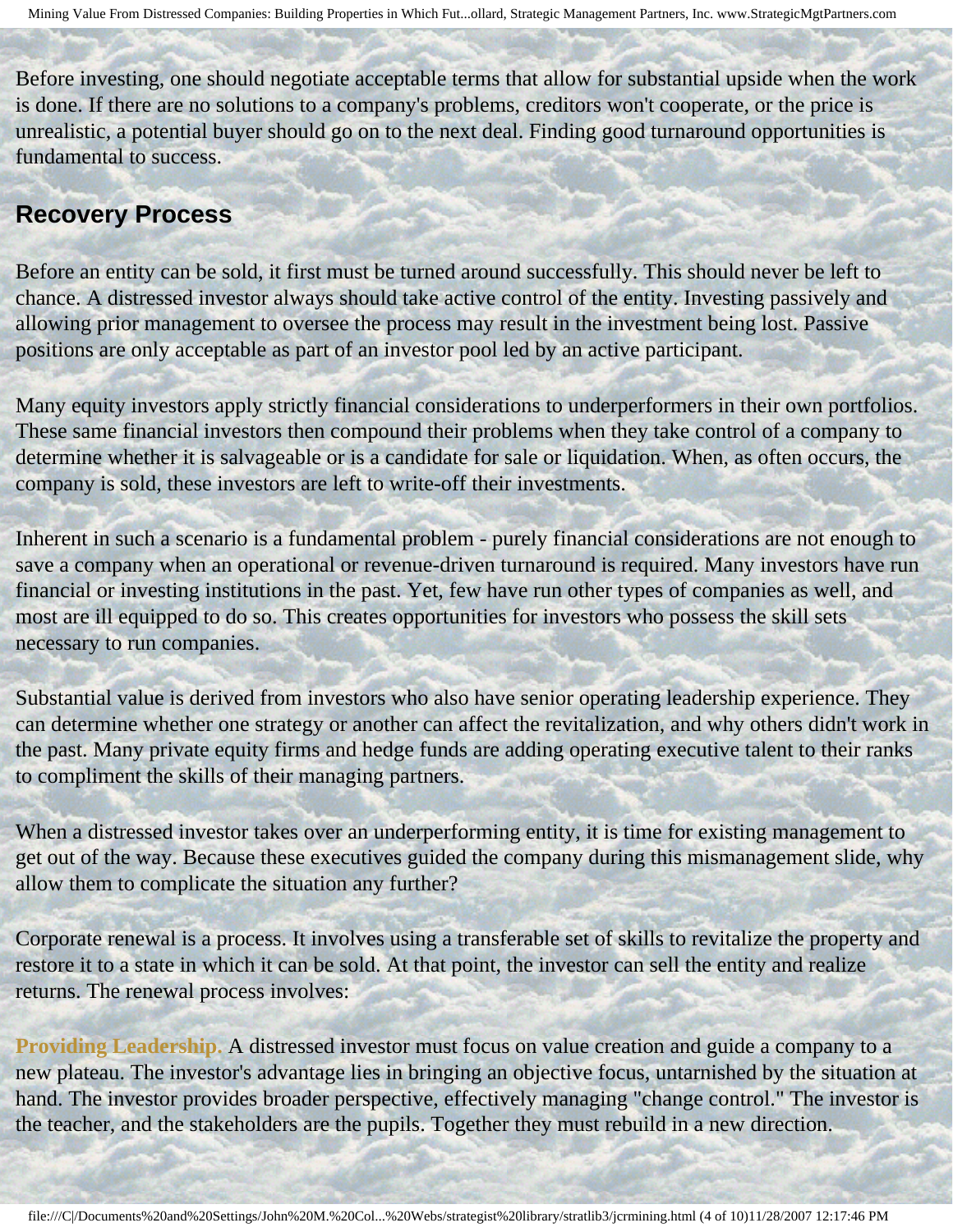A CEO with transition experience in value-building situations should be brought in to guide the effort. This leader must demonstrate expertise in:

- Managing crisis, transition and rebuilding processes.
- Shaping business strategy and financial structure.
- Developing management talent, building caliber teams, and making use of and growing existing resources.
- Increasing sales and market share.
- Maximizing return on capital.
- Linking management performance to ultimate goals.
- Developing incentive-based compensation programs.

This leader must get involved directly in making decisions to achieve the ultimate goal of selling the company at increased valuation. The CEO must be held accountable for performance and timely results. Most importantly, this executive must get things moving quickly. On the "volume in" side (revenue/ sales), the person should look at where and how revenue is generated and work to maintain that flow. On the "volume out" side (throughput/production), the company must get its products or services out the door. How else can the company bill for its work?

The final step in completing the turnaround is to hire a marquis manager to lead the permanent management team. Having a permanent team in place adds to the value equation.

**Setting Strategy.** In distressed investing, the goal is a shorter-term, high multiple return commensurate with the risk, while setting the stage for ongoing longer-term returns for the buyers who provide an exit. Investors should implement long-term strategies that survive their exits.

While situations differ, one essential strategy is to drive revenues. Growth cannot occur without more sales. The strategy must address the problems plaguing the company and provide a roadmap to revitalization.

An effective strategy is key to implementing change. To turn around a company successfully, one must establish a new vision, distill this direction into concrete goals and objectives, and create a guide for everyone to follow. Rebuilding momentum is critical to success.

**Building A Quality Management Team.** The value of a company increases sharply when a strong, permanent, and credible management team, that can produce consistent sales, profits, and cash flow results is in place. Such a team establishes continuity in the organization to allows everyone to expect orderly change and new opportunities.

A distressed investor also should capitalize on available underutilized human capital among the middle managers who remain with the company. Chances are these individuals are dedicated to the company and its success. Once they are guided to their next level of responsibility, they will help a company make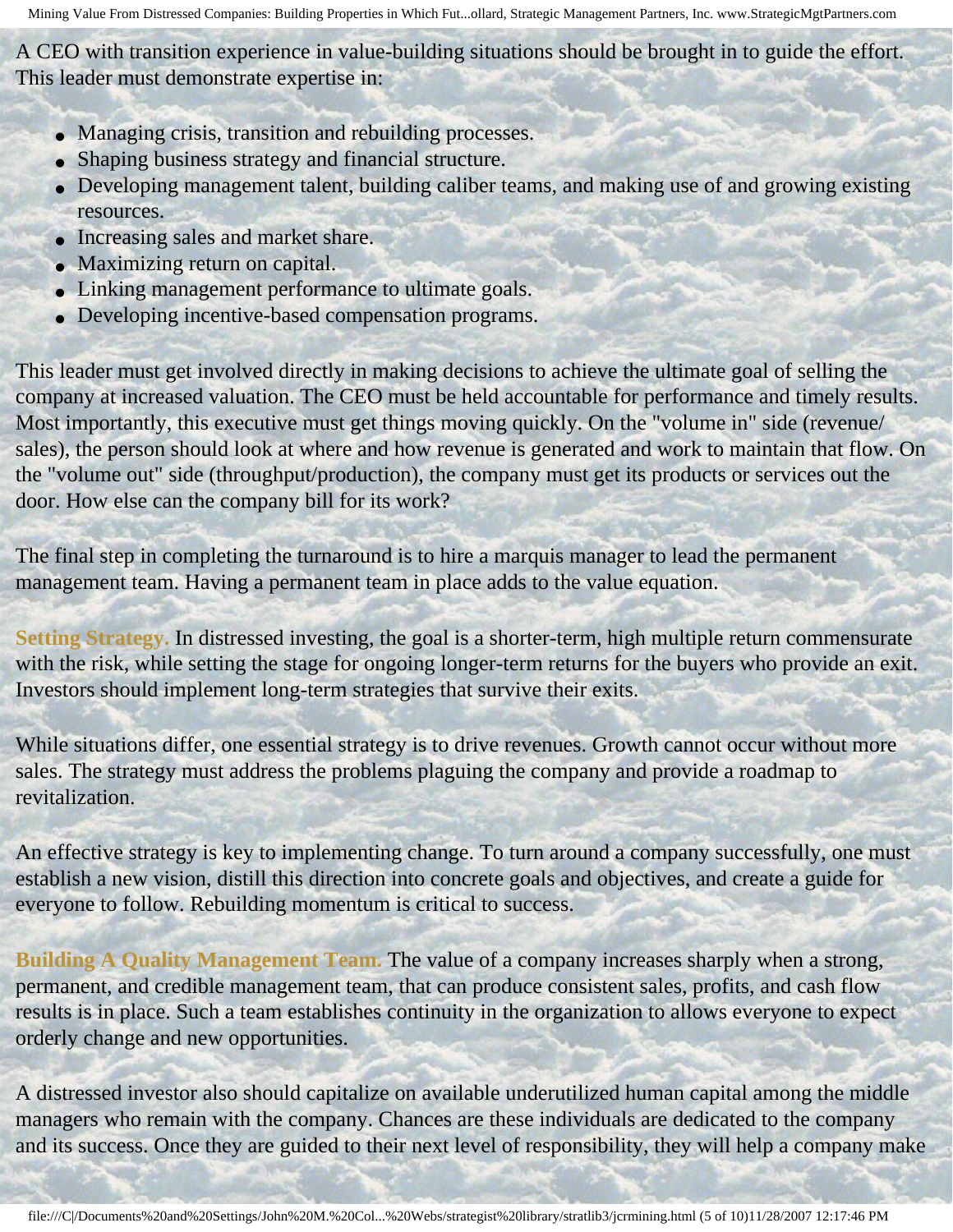its next big step forward.

**Acquiring New Business/Sales.** There are only two ways to increase sales: sell new products to existing customers or sell existing products to new customers. Most underperformers have forgotten the basics of marketing and promotion or never applied them in the first place. The company must clearly promote what its products and services can do for customers and differentiate them from those of the competition.

The company must become market driven, adapting to changing conditions and improving its competitive position. It should deliver only what customers are willing to pay for - with no excess - to avoid incurring extra costs.

**Establishing Sound Capital Structure.** Having a sound strategy in place, along with a viable marketplace, efficient delivery and production vehicles, and a cohesive management team, will entice the investment community. Securing new capital becomes much easier when investors see a high probability of return and a viable exit strategy.

Just as important to infusing cash for working capital needs is to make certain that this new money is not diverted to past commitments. Distressed investors should establish relationships with creditors so they will work with the new management team. They also should consider giving creditors upside when the turnaround is complete.

A creditor's committee-type approach can be implemented outside of bankruptcy to keep creditors plugged in and participating. Prepackaged bankruptcies also are available to ensure cooperation. An investor can always purchase assets out of bankruptcy to ensure a clean structure, a strategy being used more often as buyout funds become more comfortable with the process. In many ways, this approach can be considered alternative and complimentary financing.

**Implementing Processes.** Systems and processes should be used to drive the business and control the day-to-day environment, which allows management to address critical issues facing the company. Many managers waste time on tasks for which results would be essentially the same whether they or a subordinate managed them. Management should focus on pressing issues - controlling cash and costs, increasing sales, and enhancing value creation.

With processes in place, guidelines and expectations are clear. Communicating what is expected reestablishes lines of authority and sets expectations for those who can turn the events of the company. More importantly, processes demonstrate the value of recurring phenomenon. Recurring positive results stimulate value.

**Nurturing Resources.** Resources, including employees, facilities, and advisors, should be leveraged to complete the turnaround. Often, the key resource is the company's workforce. An incentive structure that pays only when employees accomplish goals set in the long-term strategy should be established. A robust incentive structure allows employees to share in the risk. If the strategy is successful, all gain financially.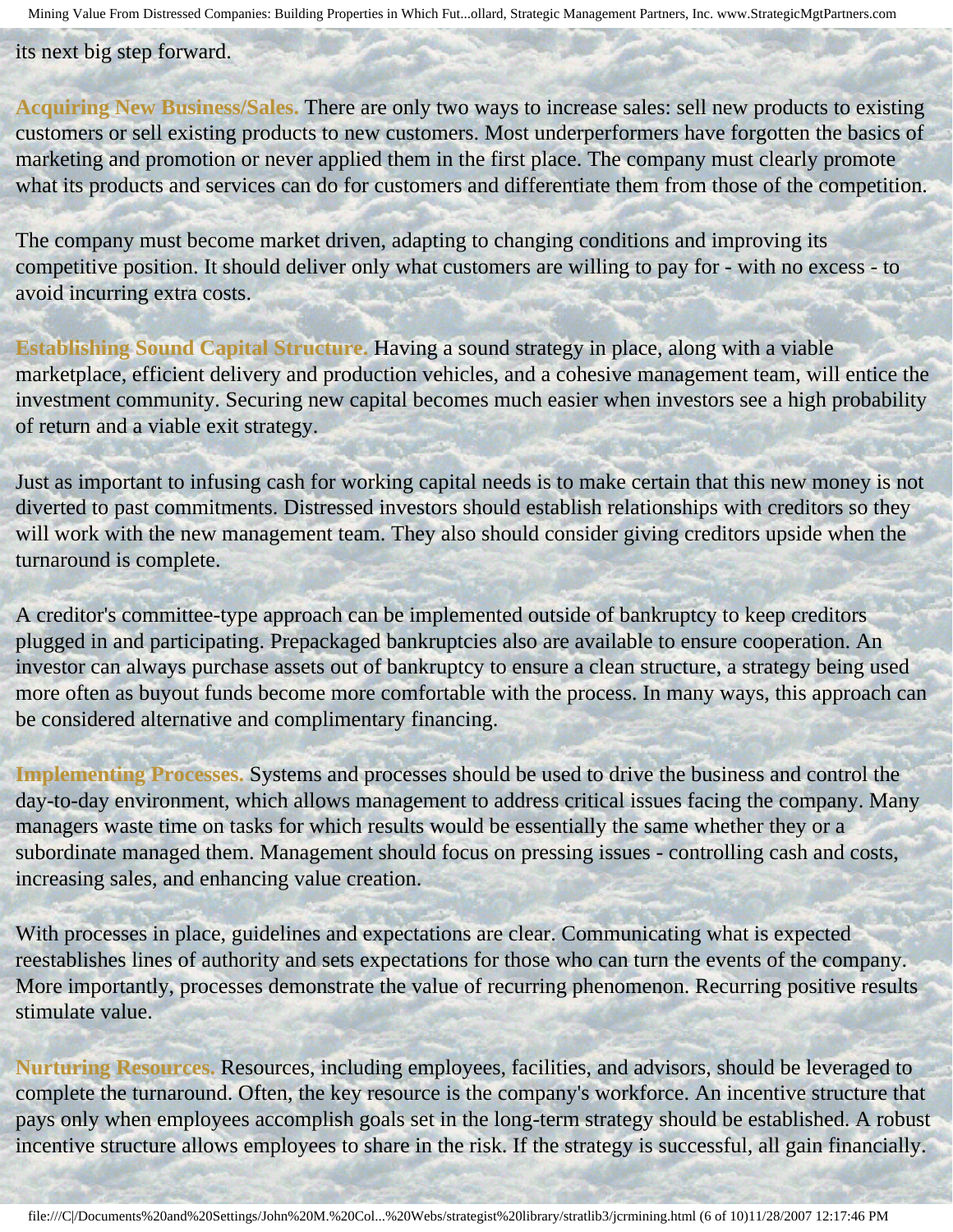If the desired results are not achieved, poor performance is not subsidized. The incentive program should reward performance that will take the company beyond its sale.

#### **Cashing Out**

A distressed investor's goal is to achieve a return when the sale occurs. To accomplish this, a distressed investor must know when to cash out. The greatest return on investment is achieved when the turnaround is complete and the company is ready for the next tranche to fund growth. At that point, many new investors will want to participate. An investor should remember that:

- *E* arnings and cash capacity *<sup>+</sup>* achieved *X* multiple on investment *<sup>+</sup>* demonstrated *I* mprovements *<sup>+</sup>*
- functioning management  $\boldsymbol{T}$  eam in place  $=$  time to sell.

Successful investors recognize that a small *Xr* growth in revenues can yield many *Xn* returns on invested equity. Revenue that exceeds controlled fixed costs drops substantial incremental profits to the bottom line, which in turn drives valuation.



## <span id="page-6-0"></span>**Other Versions**

Turnaround Management Association Archives of Article *[Turnaround Management Association](http://www.turnaround.org/print/articles.asp?objectID=6732) [Archives of Article](http://www.turnaround.org/print/articles.asp?objectID=6732)* 

TMA's Journal of Corporate Renewal, November 2006 Issue (PDF) *[TMA's Journal of Corporate](http://members.aol.com/stratlib3/jcrnov06.pdf) [Renewal, November 2006 Issue \(PDF\)](http://members.aol.com/stratlib3/jcrnov06.pdf)* 

This article is being reprinted and presented with permission. This link to the TMA Archives is provided as a courtesy, but may expire without notice if the article is deleted from the Archives by the journal's publisher. *This article is being reprinted and presented with permission. This link to the TMA Archives is provided as a courtesy, but may expire without notice if the article is deleted from the Archives by the journal's publisher.* 

*[Sections](#page-0-1) [Index](#page-0-2)*

### <span id="page-6-1"></span>Guest Editor, Journal Of Corporate Renewal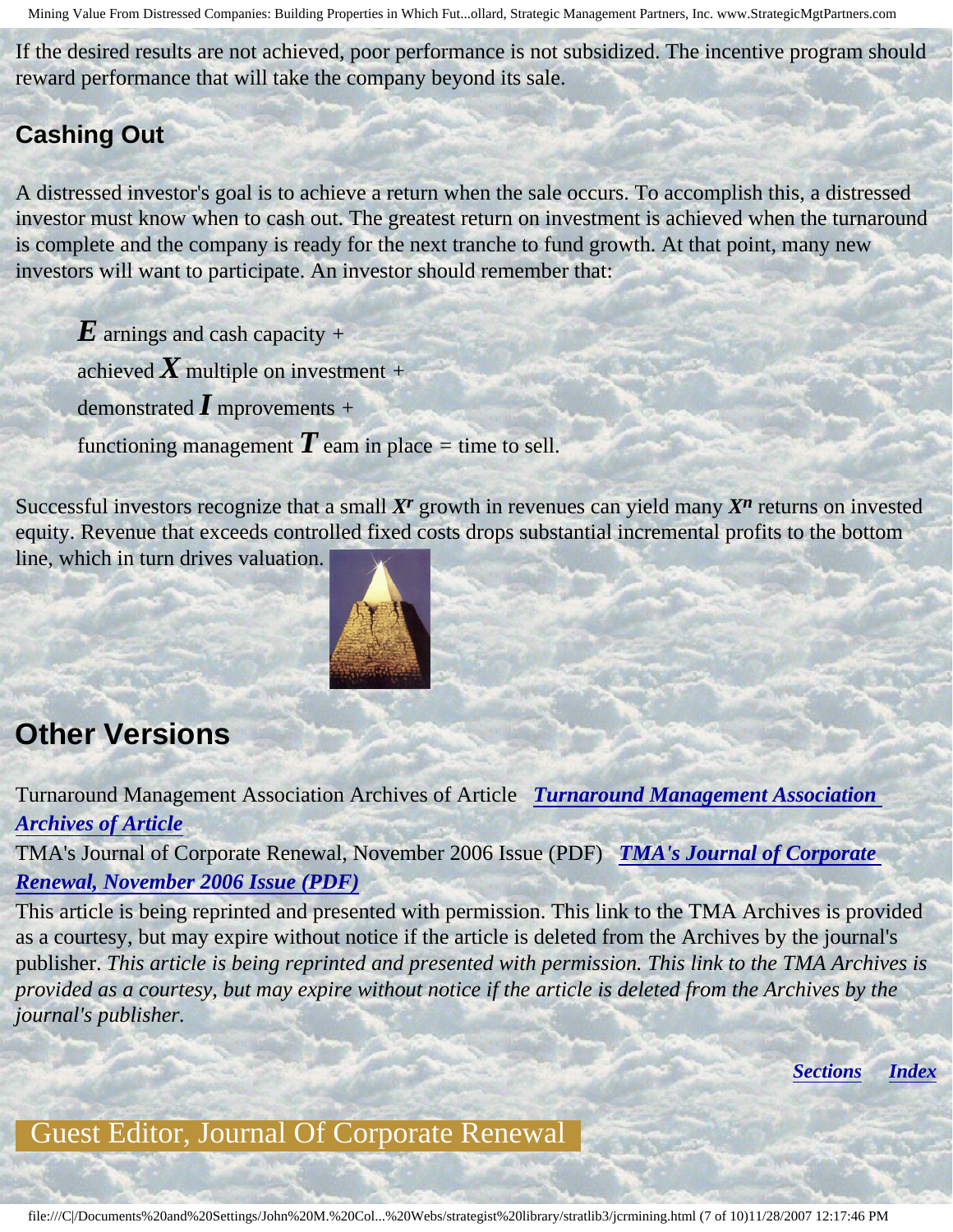# **Turnaround Investing Is Attracting Attention**

#### By John M. Collard, CTP, Guest Editor

Investing in underperforming and distressed companies has become a more acceptable practice of many buyout shops. While there may have been only a handful of such firms in the 1990's, there are perhaps 100 or more today. The dynamics of the market have changed, allowing more buyout funds to become comfortable with the process.

This trend presents both alternative sources of liquidity and investment into underperforming assets and sources of exit once companies have been turned around. The equity investing community is recognizing that infusing operating talent and expertise into challenging situations can make the difference in the value proposition and produce substantial returns on investment. Many buyout shops and hedge funds are employing in-house senior operating professionals with experience in distressed situations to differentiate their approach in the marketplace.

In "Mining Value From Distressed Companies," I share a methodology for building enterprises in which future buyers want to invest. When the turnaround is complete and the company is ready for the next tranche to fund growth, those who have provided the investment have a point of exit.

Michael Goodman of NatCity Investment Banking shows why consideration may not be king in distressed mergers and acquisitions (M&A) in "Competition for Distressed Middle Market Buyouts Heats Up." The competitive sale process has forced decision makers to consider speed and certainty of transaction close as alternatives to override purchase price.

In "Investing in Underperformers, Turnarounds," Jason A. Leach of Sun Capital Partners, Inc. shares that a key to generating substantial internal rates of return in distressed environments is to acquire companies that present opportunities to create enterprise value through operational improvements post acquisition. He suggests finding "good companies in bad situations."

In "Overlooking Private Equity Partnerships Can Be Costly Mistake," Stephen Harris of Midcoast Capital describes an asset class that is sometimes misunderstood, always holds potential hidden risk, and can provide an alternative source of liquidity.

For more information on such topics, be sure to attend TMA's Distressed Investing Conference in January 2007 in Las Vegas, where we will explore this subject area in more detail.

<span id="page-7-0"></span>*Each month TMA past chairman and other leadership are asked to be "Guest Editor," and locate authors to write an article to support the theme of the issue, which this month was "Turnaround Investing."*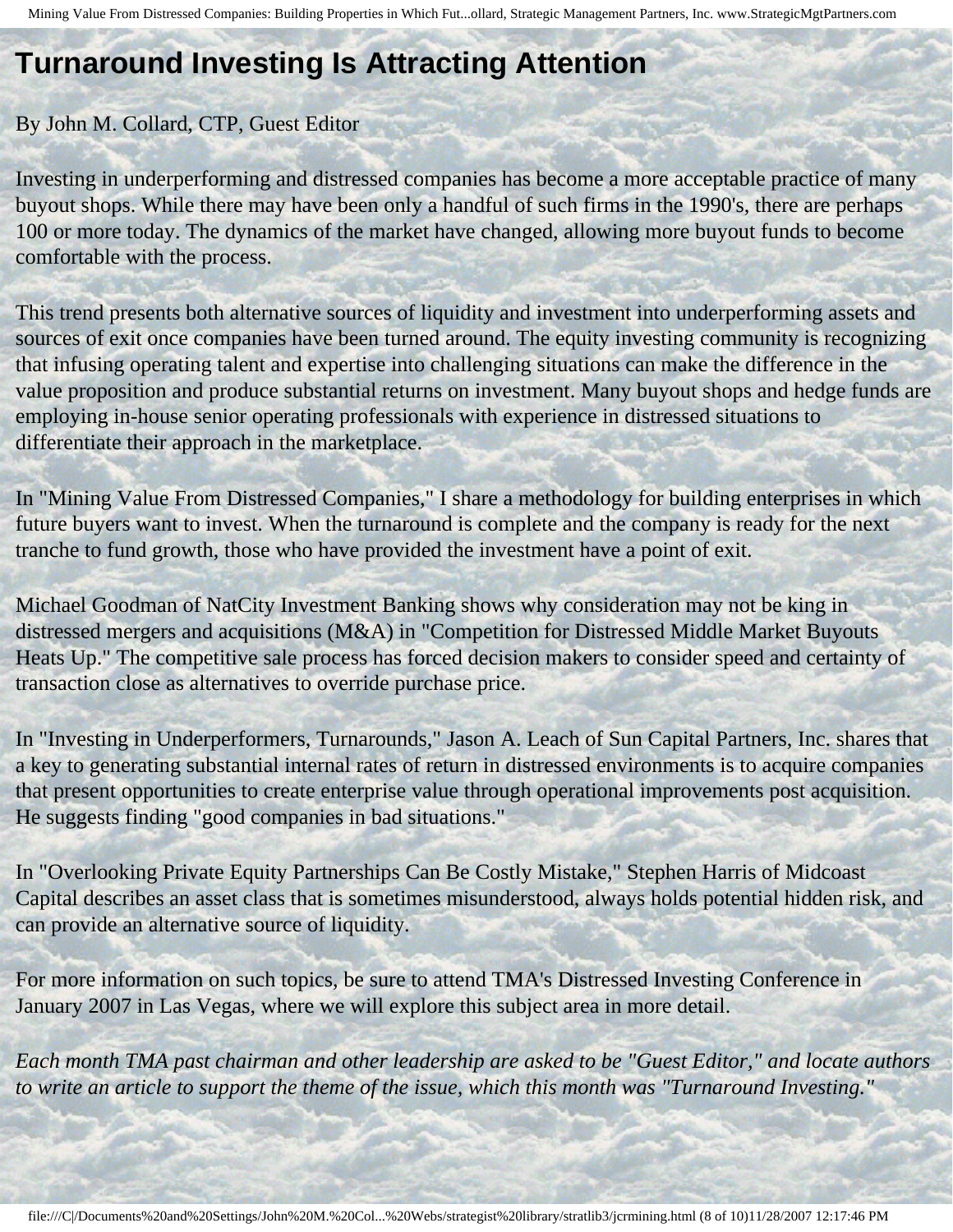#### **About the Author**

**John M. Collard** is chairman of Strategic Management Partners, Inc., a turnaround management firm based in Annapolis, maryland, and specializing in interim executive leadership and investing private equity in underperforming companies. He is past chairman of the Turnaround Management Association and brings 35 years senior operating leadership, \$85M asset recovery, 40+ transactions worth \$780M, and \$80M fund management expertise to advise company boards, institutional and private equity investors, and governments. For more information about Strategic Management Partners, call (410) 263 9100 or log on at www.StrategicMgtPartners.com

*[Sections](#page-0-1) [Index](#page-0-2) [Contact](#page-9-0)* 

#### <span id="page-8-0"></span>**About the Firm**

Strategic Management Partners has substantial experience advising corporations and individuals on the strategic and mechanical issues of corporate development and governance, operating management and turnarounds for asset recovery. Our principal has over 30 years experience in P/L Management, Strategic Planning and Repositioning, M&A for Strategic Advantage, Finance, Investing, Raising Funds, Sales/ Business Development, Building Selling and Marketing Teams, and Operational Auditing  $=$  In Public  $\&$ Private companies = In healthy and crisis situations. **Strategic Management Partners** has substantial experience advising corporations and individuals on the strategic and mechanical issues of corporate development and governance, operating management and turnarounds for asset recovery. Our principal has over 30 years experience in P/L Management, Strategic Planning and Repositioning, M&A for Strategic Advantage, Finance, Investing, Raising Funds, Sales/Business Development, Building Selling and Marketing Teams, and Operational Auditing  $=$  In Public & Private companies  $=$  In healthy and crisis situations.

We work with and support the equity capital community to provide assessment studies to determine the situation, planning and strategy development to direct the company, crisis management to oversee that assets are not squandered away, workout teams that recover assets, and board level oversight to keep the client headed in the right direction.

We seek strategic alliances with private equity and recovery funds.

*[Sections](#page-0-1) [Index](#page-0-2)* 

We welcome constructive inquires. More information is available if required.

There is more to Strategic Management Partner's *[Return to Home Page](http://members.aol.com/strategist/home.html#TOP)*